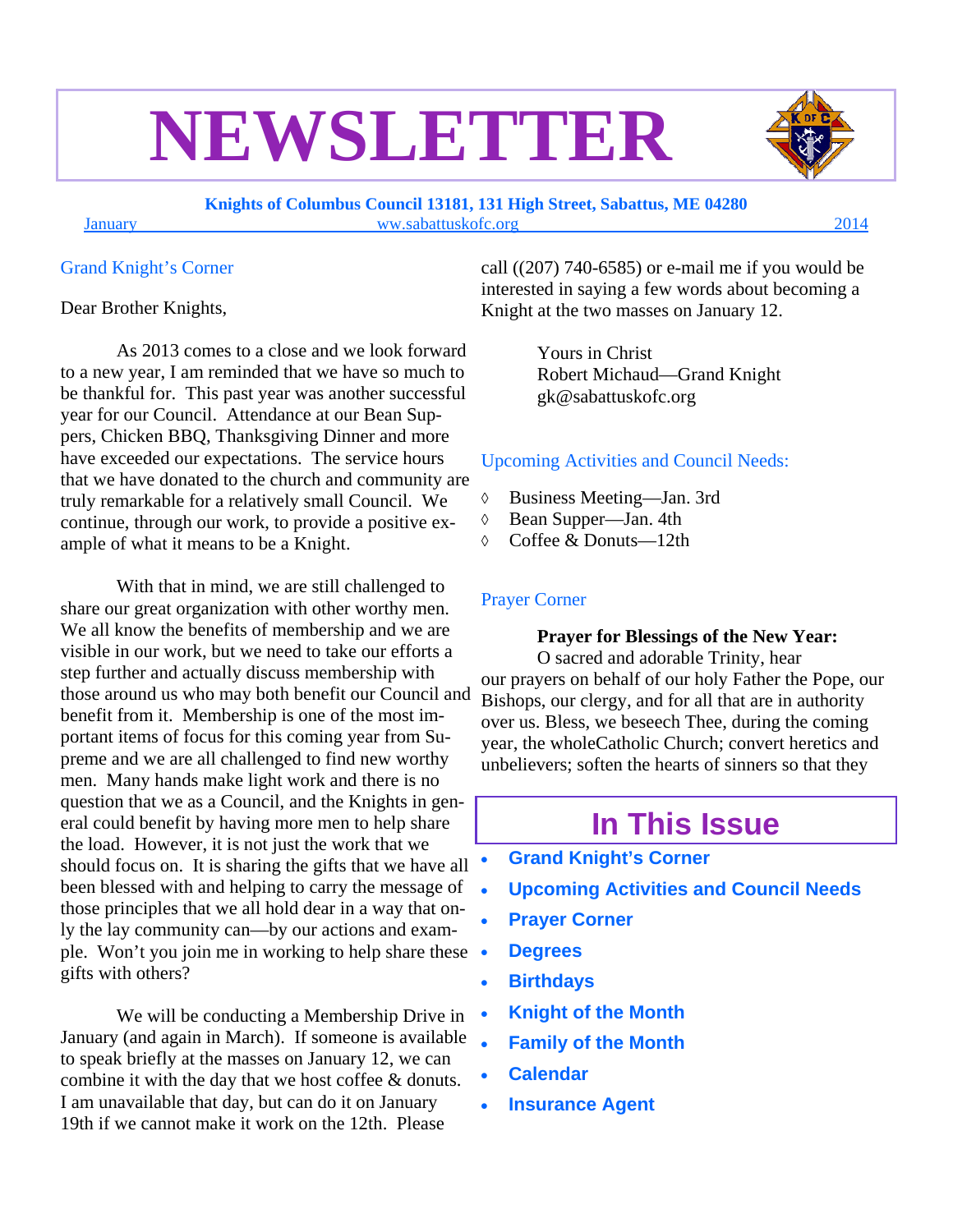may return to Thy friendship; give prosperity to our country and peace among the nations of the world; pour down Thy blessings upon our friends, relatives, and acquaintances, and upon our enemies, if we have any; assist the poor and the sick; have pity on the souls of those whom this year has taken from us; and do Thou be merciful to those who during the coming year will be summoned before Thy judgment seat. May all our actions be preceded by Thy inspirations and carried on by Thy assistance, so that all our prayers and works, having been begun in Thee, may likewise be ended through Thee. Amen.

#### Upcoming Degrees

- Jan 9th—1st Degree, Bridgeton—6 PM
- Jan 14th—1st Degree, Springvale—6 PM

#### Birthdays This Month

James Daigle Roger Plante

January 2014 www.sabattuskofc.org

#### Knight of the Month

Robert Ayotte—for his continued service to the Council and Church as an Extrodinary Minister

#### Family of the Month

Don Champagne and Lena Galipeau—for their work behind the scenes in helping to coordinate functions.

#### Insurance Agent:



December 2013<br>
3a Mo Ta We Th Fr Sa Sa Mo Ta We Th Fr Sa<br>
1 2 3 4 5 6 7 34 33 34 34 14 14 25 34 34 14 14 25 34 35 34 35 14 15

| Sunday                                                                         | Monday                                                      | Tuesday        | Wednesday      | Thursday | 29 30 31<br>Friday      | 23 24 25 26 27 28<br>Saturday                       |
|--------------------------------------------------------------------------------|-------------------------------------------------------------|----------------|----------------|----------|-------------------------|-----------------------------------------------------|
|                                                                                | 31                                                          | New Year's Eve | New Year's Day |          |                         | 4:30 PM Bean Supper -<br><b>Knights of Columbus</b> |
|                                                                                | 6:30 PM Knights of<br><b>Columbus - Business</b><br>Meeting |                | я              | o        | 10                      | $\overline{1}$                                      |
| 12<br>7:30 AM Coffee &<br>Donuts - Knights of<br>Columbus - After each<br>mass | 13                                                          | 14             | 15             | 16       | 17                      | 18                                                  |
| 8:00 AM ? Membership<br>Drive?<br>19<br>8:00 AM ? Membership<br>Drive?         | 20                                                          | 21             | 22             | 23       | $\overline{\mathbf{z}}$ | 25                                                  |
| 26                                                                             | 27                                                          | 28             | 29             | 30       | 31                      | 4:30 PM Bean Supper<br><b>Knights of Columbus</b>   |
|                                                                                |                                                             |                |                |          |                         |                                                     |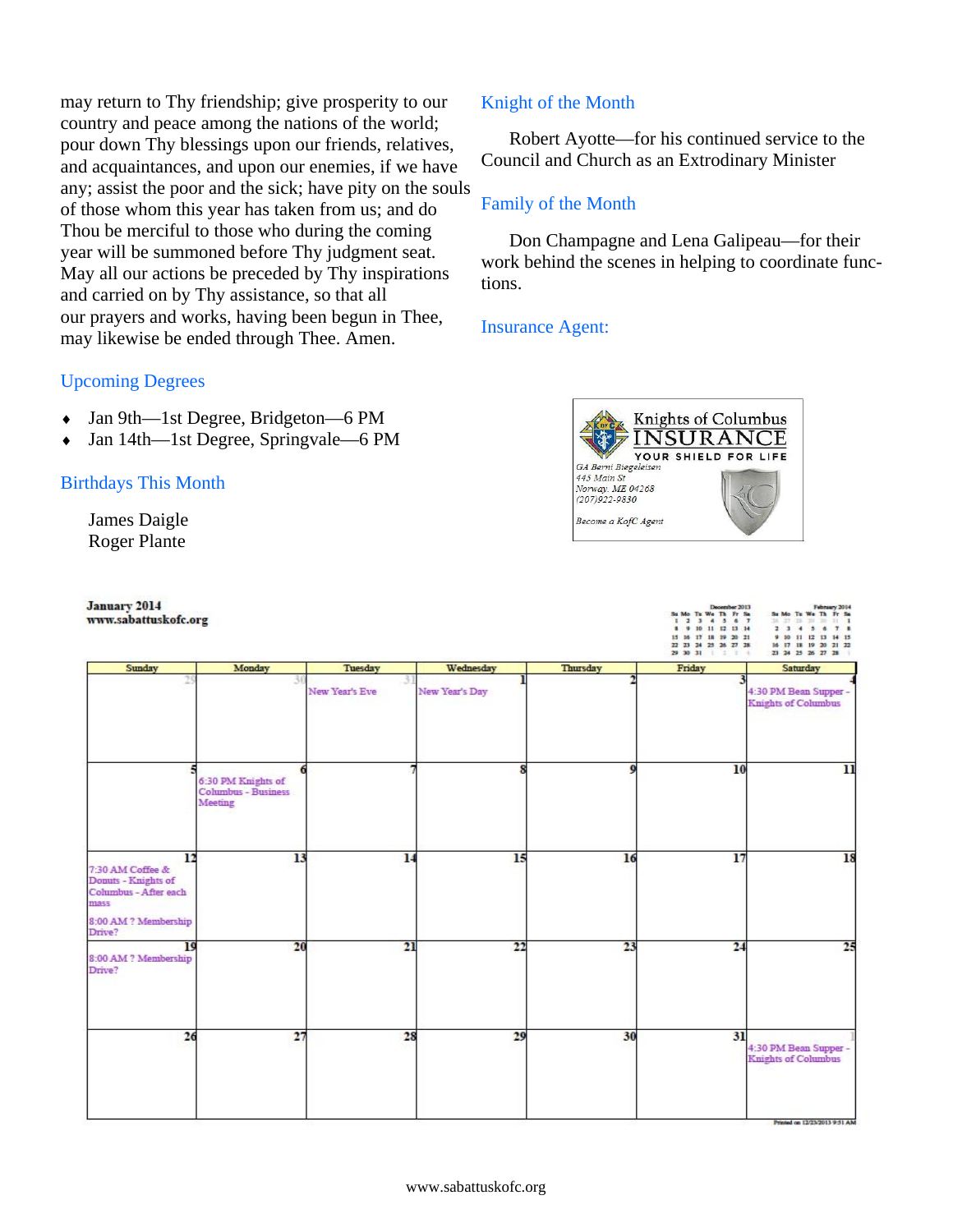#### **Please support our sponsors**



www.sabattuskofc.org